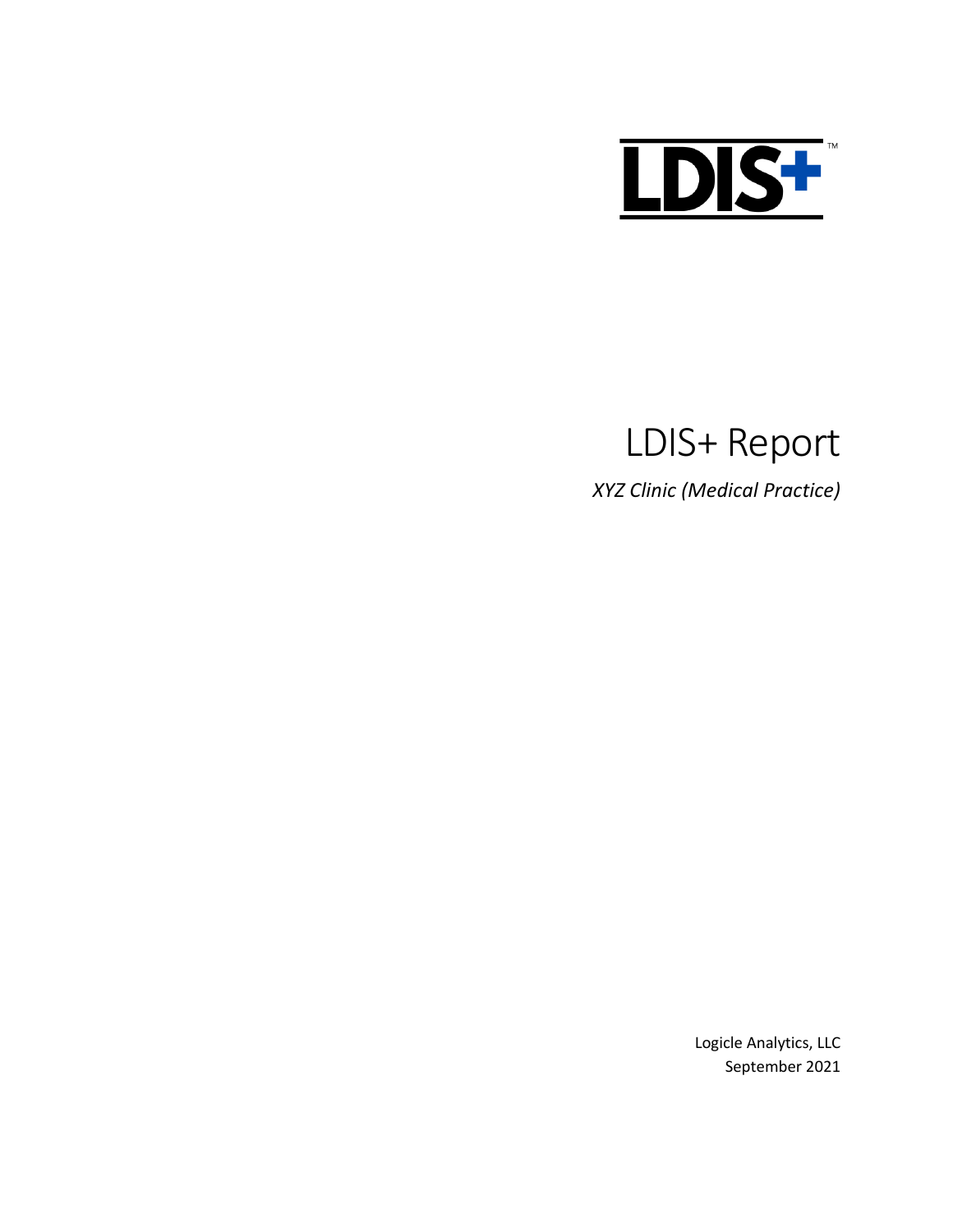| <b>I. BACKGROUND &amp; METHODOLOGY</b>       |    |  |  |  |  |  |
|----------------------------------------------|----|--|--|--|--|--|
| <b>II. VERBAL INTERVIEW</b>                  | 4  |  |  |  |  |  |
| Procedure                                    | 4  |  |  |  |  |  |
| <b>Participant Role</b>                      | 4  |  |  |  |  |  |
| <b>User Experience</b>                       | 4  |  |  |  |  |  |
| Complexity                                   | 4  |  |  |  |  |  |
| Data Strategy                                | 5  |  |  |  |  |  |
| <b>III. SHORT SURVEY</b>                     | 6  |  |  |  |  |  |
| Procedure                                    | 6  |  |  |  |  |  |
| <b>Results Overall</b>                       | 6  |  |  |  |  |  |
| <b>Discussion</b>                            | 6  |  |  |  |  |  |
| <b>IV. MATURITY MATRIX</b>                   | 8  |  |  |  |  |  |
| Procedure                                    | 8  |  |  |  |  |  |
| <b>Results Overall</b>                       | 8  |  |  |  |  |  |
| <b>Group Differences</b>                     | 8  |  |  |  |  |  |
| V. COMPETING VALUES FRAMEWORK                | 9  |  |  |  |  |  |
| Procedure                                    | 9  |  |  |  |  |  |
| <b>Results</b>                               | 9  |  |  |  |  |  |
| <b>VI. SUMMARY AND RECOMMENDATIONS</b>       | 11 |  |  |  |  |  |
| <b>Early Stages</b>                          | 11 |  |  |  |  |  |
| <b>Key Initiatives</b>                       | 11 |  |  |  |  |  |
| Central data store and reporting engine      | 11 |  |  |  |  |  |
| Building on existing wins and strong culture | 11 |  |  |  |  |  |
| Aesthetics data-driven marketing             | 12 |  |  |  |  |  |
| Deep dives into patient patterns             | 12 |  |  |  |  |  |
| Conclusion                                   | 13 |  |  |  |  |  |
| VII. APPENDIX A - OPENING INTERVIEW          |    |  |  |  |  |  |
| VIII. APPENDIX B - SHORT SURVEY              | 15 |  |  |  |  |  |
| <b>IX. REFERENCES</b>                        | 16 |  |  |  |  |  |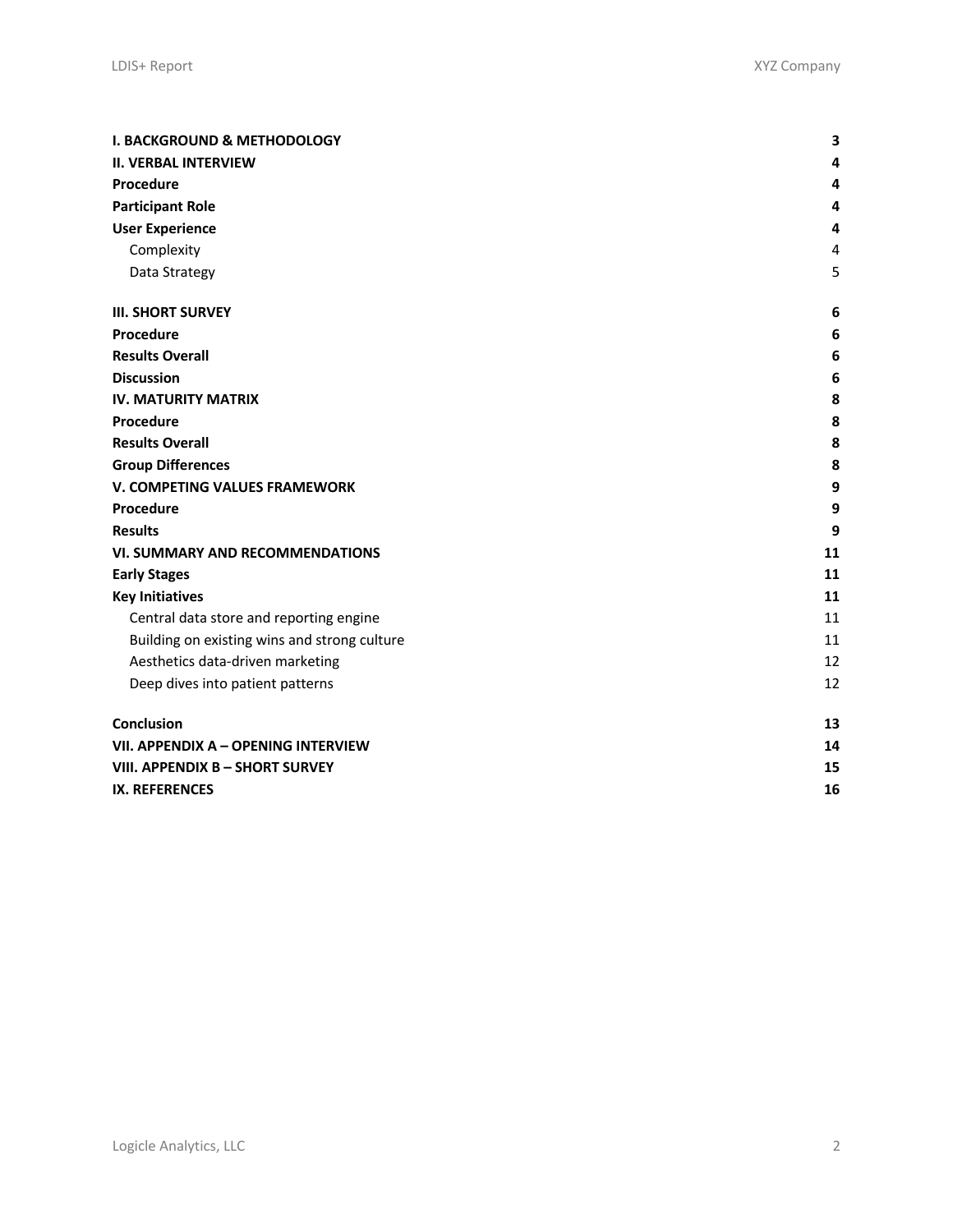## **I. BACKGROUND & METHODOLOGY**

The company spent two days onsite at XYZ Clinic ("Clinic"), a single location in Greer, SC on June 9<sup>th</sup> and 16<sup>th</sup>, 2021. All staff present onsite were interviewed. Given the small number of office staff onsite and the appointment-based patient care nature of the business, assessments were during the staff members' free times. This process involved four major sections:

- 1. Verbal interview. A standard set of questions was presented to the participants and they discussed their answers openly.
- 2. Short survey. This eight-question instrument collected a number of yes/no and multiple-choice answers from respondents.
- 3. Maturity Matrix. Nine dimensions on a five-point scale, each having to do with various elements of business intelligence maturity. A mean score is calculated from these individual dimensions.
- 4. Competing Values Assessment. Six questions, in which participants assigned a total of 100 points to four statements in each question. The point values are averaged (per statement group) to determine dominant values.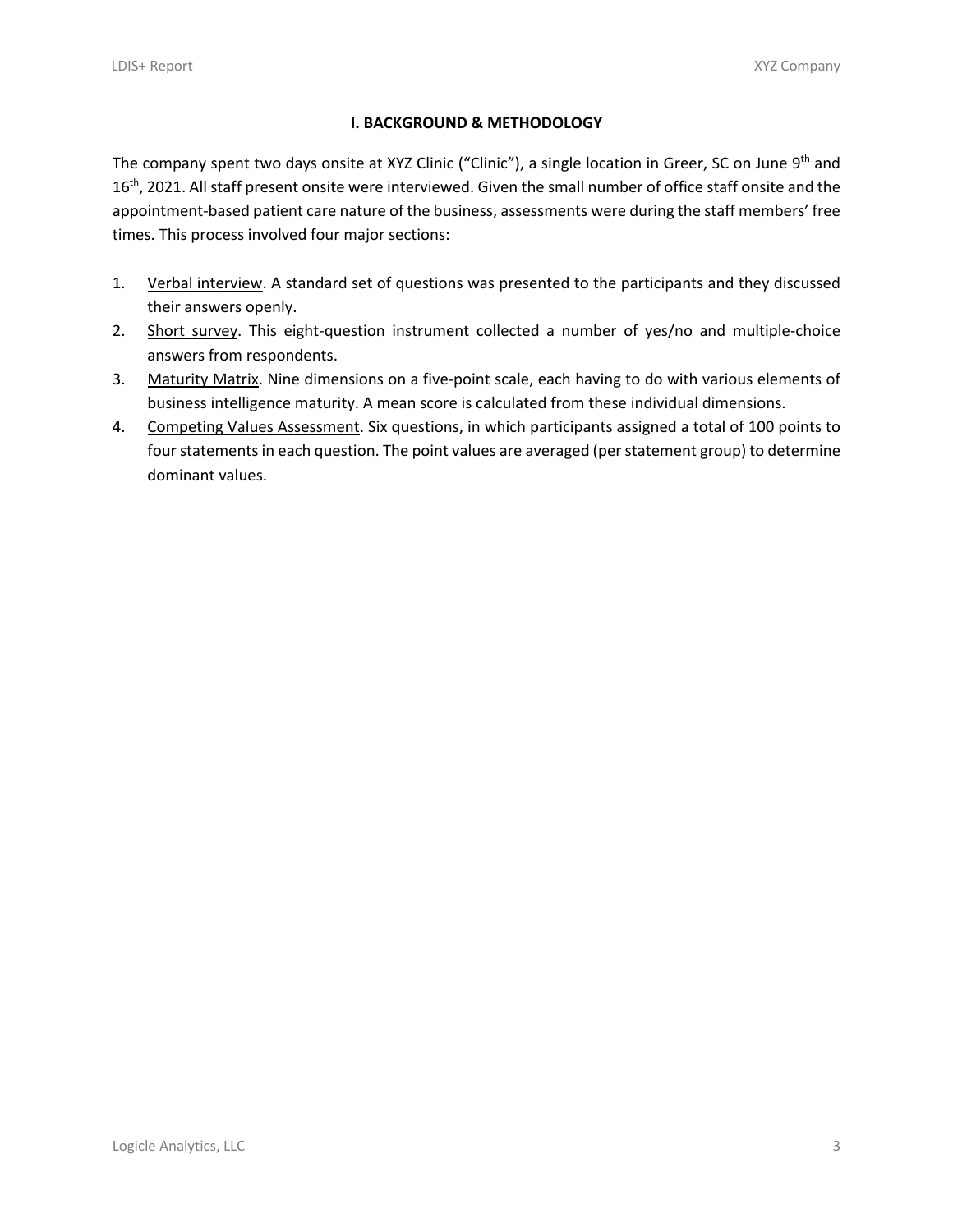## **II. VERBAL INTERVIEW Procedure**

We interviewed participants in the upstairs break area, away from patient care and clinic operations. Participants were able to step away and tend to patient-related matters as they came up.

## **Participant Role**

Participants were first asked to identify their title and role. This allowed us to get a sense of who does what in the office and how their answers to subsequent questions should be interpreted. Roles of those interviewed included office manager, health services coordinator, bookkeeper, medical assistant, clinical aesthetician, MD, NP, and PA. The Clinic staff is loosely divided into Office, Medical, and Aesthetic; the Office group handles general administrative duties while Medical and Aesthetic staff handle their respective areas. There is a nominal amount of cross-functional work in the Clinic and a good spirit of cooperation.

## **User Experience**

This discussion transitioned into the user experiences with the current data environment. This included the current interaction with their office systems and biggest pain points with current data practices. Over the course of these interviews, a number of recurring statements emerged. We have consolidated these recurring statements into two key themes. The statements and themes are shown in Table 1.

#### *Table 1: Statements and Themes*

|    | <b>Recurring Statements</b>        |    | <b>Themes</b> |
|----|------------------------------------|----|---------------|
| a. | Orchid is complicated              |    |               |
| b. | Systems do not talk to each other  | 1. | Complexity    |
| c. | Manual operations on top of        |    |               |
|    | systems in place                   |    |               |
|    | d. Can't see value of social media |    |               |
|    | posts                              | 2. | Data Strategy |
| e. | No plan for data-driven aesthetics |    |               |
|    | marketing                          |    |               |

\* The statements on the left are user-generated; the themes on the right are Logicle's summation into key themes. We have consolidated this information in order to make the information more manageable and actionable.

## **Complexity**

A primary pain point for the providers and office staff is complexity. Those working with the aesthetic system of record, Orchid, consistently noted its complexity. Overall, there was a sense that the different systems needed to run the Clinic do not talk to each other or reconcile across the board, but should. In addition, there are manual operations on top of the various system-generated reports that add another layer of complexity to various workflows.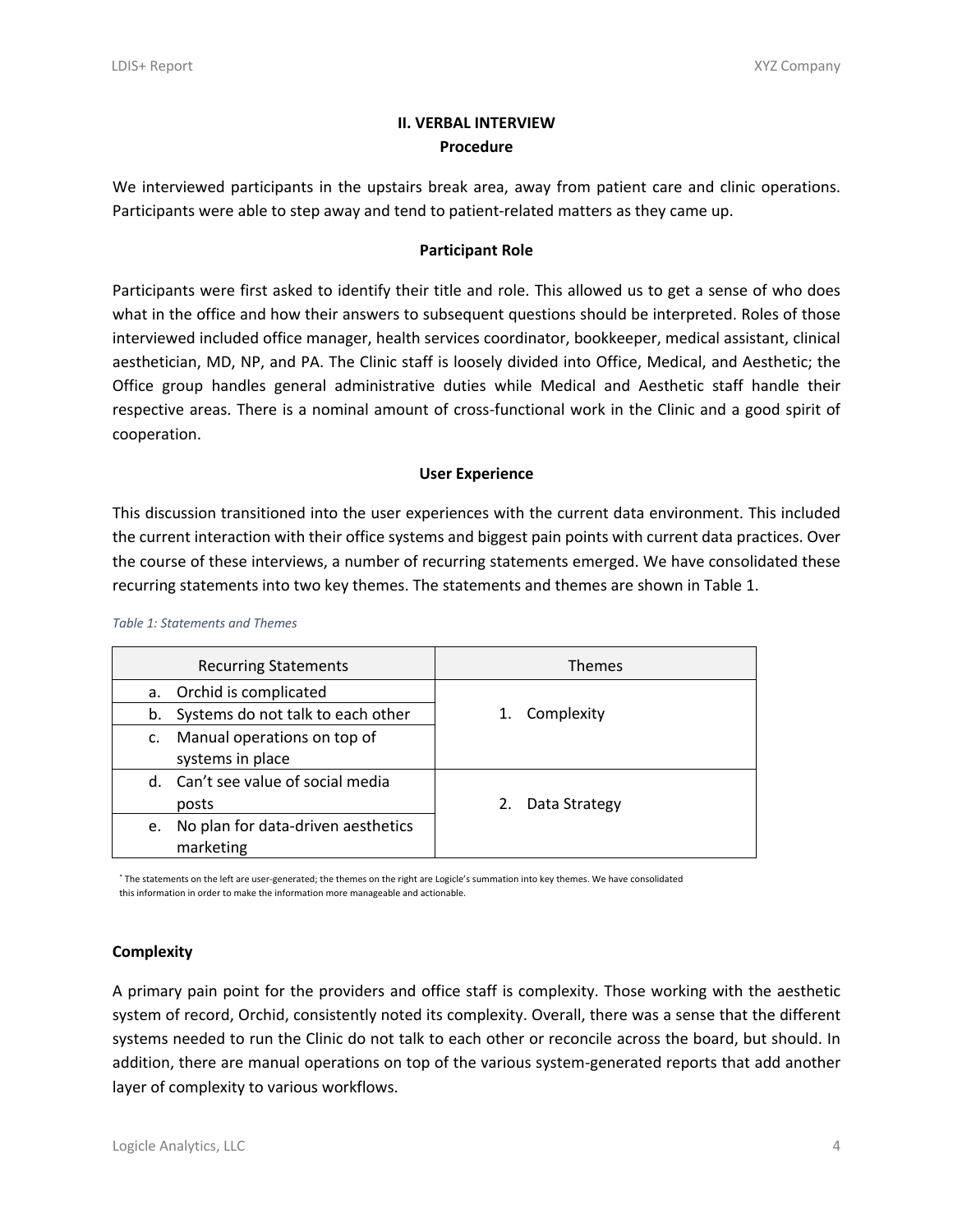## **Data Strategy**

The Clinic has some early progress in data-driven operations, as there is a social media presence and key performance indicators are shared with the staff on a regular basis. These are early wins. However, they have not culminated into a larger data strategy. In fact, the lack of a marketing strategy for the aesthetics side of the business was identified as a current pain point.

The work thus far on social media is the easiest to take over the goal line. The staff already has experience in creating and posting content, but it is currently impossible to see what sort of return the Clinic gets on those posts. Who clicks on the links? What percentage is converted to an office visit? Typically, social media post links have tracking code embedded in the link so that these simple metrics can be seen.

These are isolated instances of data-driven thinking, but the Clinic has not yet created a data strategy to align with the business.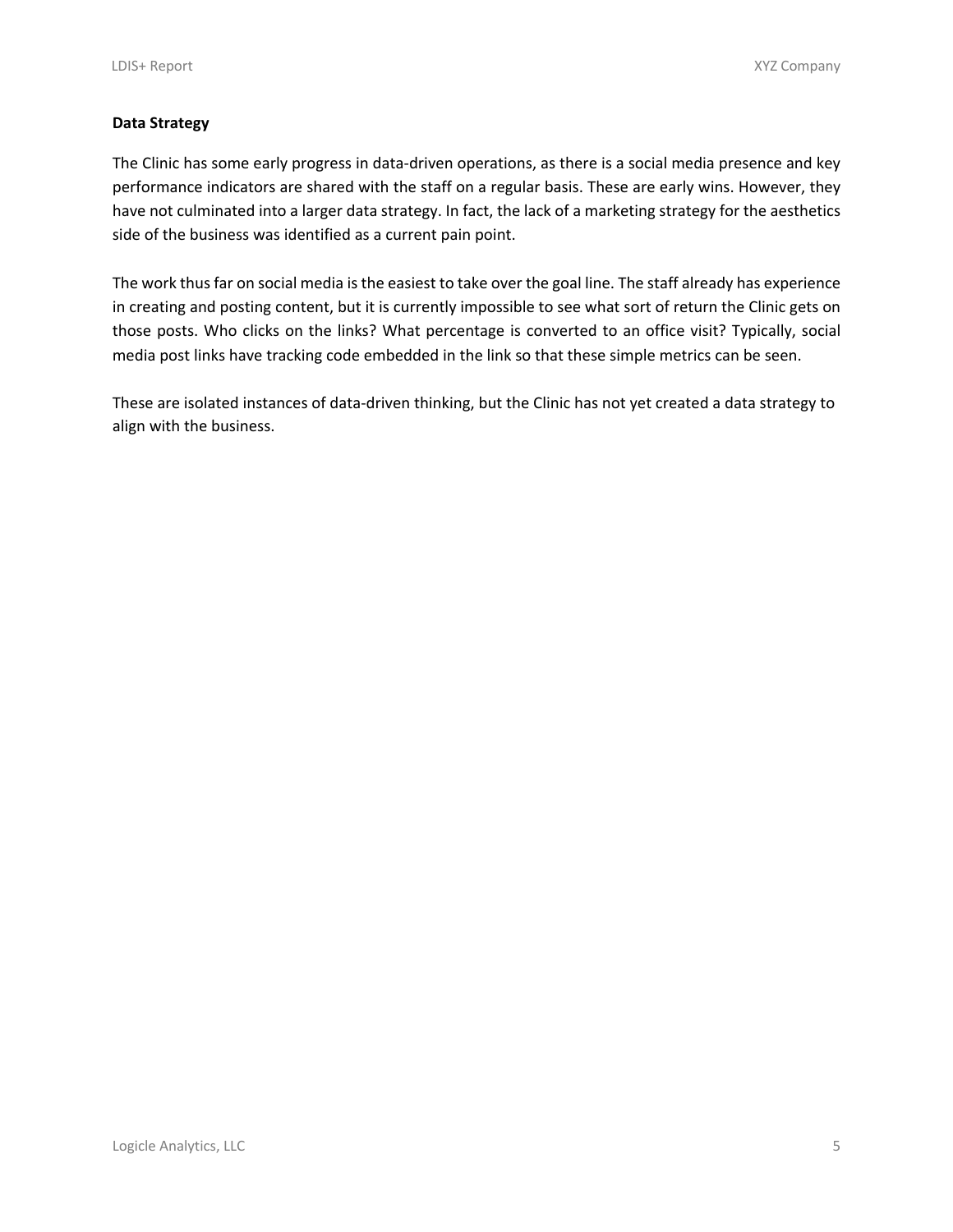## **III. SHORT SURVEY Procedure**

The short quantitative surveys include four yes/no questions, two multiple choice questions, and an openended question. The purpose of this instrument is to quantify specific aspects of the reporting experience and serve as a companion to the qualitative interviews.

## **Results Overall**

The information of note from this portion include the priorities and challenges that users have in their interaction with the reporting environment. Table 2 shows the priorities ranked by the percentage of users who chose them. Table 3 shows the same, but for challenges. There were not enough participants to break these rankings out by group.

|  | Table 2: Priorities in Working with the Data |  |  |  |  |  |
|--|----------------------------------------------|--|--|--|--|--|
|--|----------------------------------------------|--|--|--|--|--|

| Rank          | Priority          | N              | Percent |
|---------------|-------------------|----------------|---------|
|               | Trustworthiness   | 10             | 83%     |
| $\mathcal{P}$ | Consistency       | 5              | 42%     |
| 3             | Integration       | 3              | 25%     |
| з             | <b>Timeliness</b> | 3              | 25%     |
| Δ             | Simplification    | $\mathfrak{p}$ | 17%     |
| 5             | Cost Efficiency   |                | 8%      |
| հ             | Access            |                | 0%      |

#### *Table 3: Challenges in Working with the Data*

| Rank          | Challenge                                                             | N | Percent |
|---------------|-----------------------------------------------------------------------|---|---------|
|               | Don't know where to start                                             |   | 42%     |
| $\mathcal{P}$ | Lack of understanding of how to use analytics to improve the business |   | 33%     |
| $\mathcal{P}$ | Concerns with the data (i.e., untimely, untrustworthy, incomplete)    | 4 | 33%     |
| 2             | <b>Access</b>                                                         | 4 | 33%     |
| 3             | Lack of management bandwidth due to competing priorities              |   | 25%     |
| 4             | Existing culture does not encourage sharing information               |   | 17%     |
| 5.            | Ownership of data is unclear or governance is ineffective             | 0 | 0%      |

## **Discussion**

The priorities and challenges overlap in some cases but are not meant to align 1:1. Priorities address what participants value most in their day-to-day work with the data. Challenges address what users find most difficult in using the data effectively.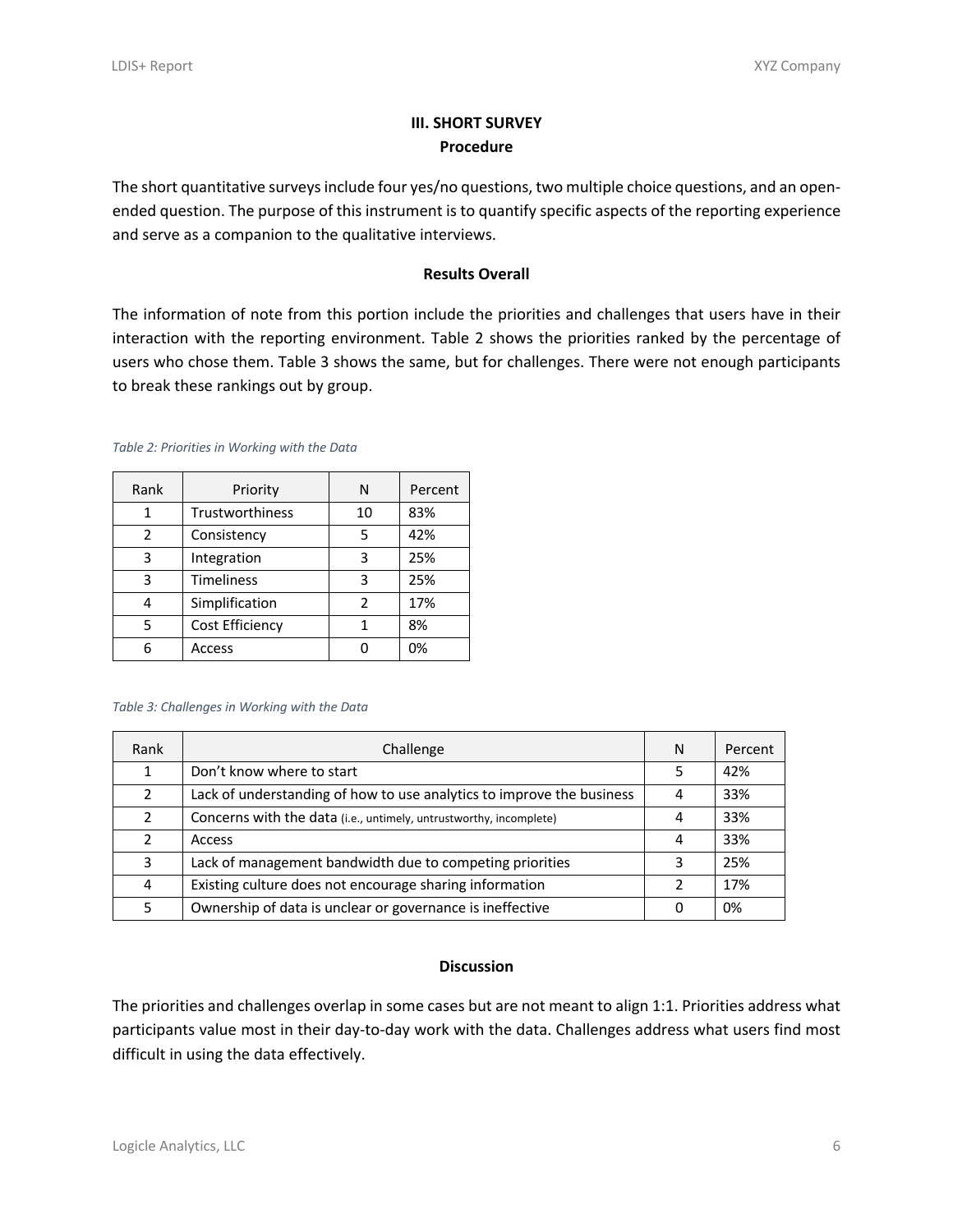These figures are congruent with the statements and themes discovered in the interviews. Trustworthy data is valued almost universally. Next in order of importance is Consistency, which implies that data should match up across various systems of record. Data that is consistent is also trustworthy, and vice versa. Tying for third place are Integration and Timeliness. Staff values data that can be accessed and utilized from various systems of record, with very little delay, and without complication. Time is at a premium in the Clinic; users want timely data they can trust, and getting it should not be complicated.

The primary challenge facing the Clinic is simply not knowing where to start when it comes to using analytics to improve the business. The fact that participants understand this is a positive thing, as selfawareness is important. "Don't know where to start" is slightly different from "Lack of understanding…" in that users not knowing where to start already have some good ideas and a functional understanding of how data can better serve the business. There are concerns around inaccessible, incomplete, and/or untrustworthy data that come from the lack of integration amongst the various systems of record in the Clinic. This distrust also affects the "don't know where to start" problem, as users may feel held back from making any improvements based on the concerns with the data.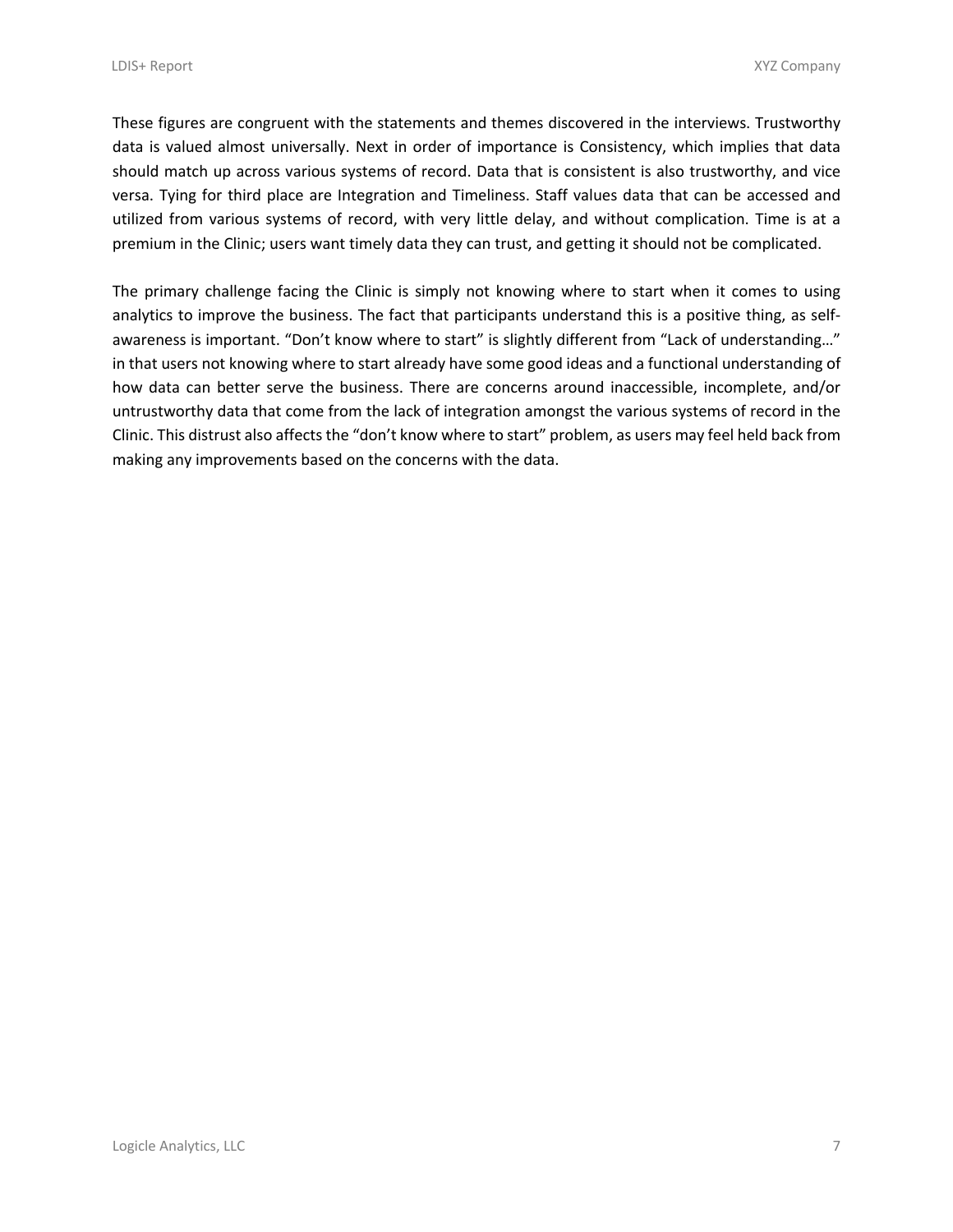# **IV. MATURITY MATRIX Procedure**

Nine dimensions on a five-point scale, each having to do with various elements of business intelligence maturity. A mean score is calculated from these individual dimensions.

## **Results Overall**

The overall composite and dimension scores are seen in Figure 1.

| RESULT: OVERALL MATURITY LEVEL                                                                                            |                                                                                                                       |                         |              |                                                                                                                        |                |                                   |   |                           |   |                        |   |                                 |
|---------------------------------------------------------------------------------------------------------------------------|-----------------------------------------------------------------------------------------------------------------------|-------------------------|--------------|------------------------------------------------------------------------------------------------------------------------|----------------|-----------------------------------|---|---------------------------|---|------------------------|---|---------------------------------|
|                                                                                                                           | <b>EXPANDED</b><br>UNBALANCED<br>3                                                                                    |                         |              |                                                                                                                        |                |                                   |   |                           |   |                        |   |                                 |
| The potential of data to empower the institution at all levels is clearly perceived. There is a strong desire to build on |                                                                                                                       |                         |              |                                                                                                                        |                |                                   |   |                           |   |                        |   |                                 |
|                                                                                                                           | the small, local intelligence success stories and translate that success to a bigger, global scale. The first global, |                         |              |                                                                                                                        |                |                                   |   |                           |   |                        |   |                                 |
|                                                                                                                           |                                                                                                                       |                         |              | coordinated efforts are put in place and gradually incorporate/substitute the previous local initiatives. The achieved |                |                                   |   |                           |   |                        |   |                                 |
|                                                                                                                           | maturity level shows an unbalanced general situation where efforts must be made to improve the weak dimensions        |                         |              |                                                                                                                        |                |                                   |   |                           |   |                        |   |                                 |
|                                                                                                                           | (probably by taking advantage of the strong ones).                                                                    |                         |              |                                                                                                                        |                |                                   |   |                           |   |                        |   |                                 |
|                                                                                                                           |                                                                                                                       |                         |              |                                                                                                                        |                |                                   |   |                           |   |                        |   |                                 |
|                                                                                                                           |                                                                                                                       |                         |              |                                                                                                                        |                |                                   |   | <b>LEVELS</b>             |   |                        |   |                                 |
|                                                                                                                           |                                                                                                                       |                         |              | <b>ABSENT</b>                                                                                                          |                | <b>INITIAL</b>                    |   | <b>EXPANDED</b>           |   | CONSOLIDATED           |   | <b>INSTITUTIONALIZE</b>         |
|                                                                                                                           |                                                                                                                       |                         |              |                                                                                                                        |                |                                   |   | <b>GLOBAL</b>             |   | GLOBAL                 |   | COMPETENCY                      |
|                                                                                                                           | 12 TEAM                                                                                                               | $\mathbf{1}$            |              | <b>ABSENT</b>                                                                                                          |                | LOCAL                             |   | VIRTUAL                   |   | FULL-TIME              |   | CENTER                          |
|                                                                                                                           | <b>SCOPE</b>                                                                                                          | 3                       |              | <b>UNKNOWN</b>                                                                                                         |                | SPECIALIZED                       |   | <b>MULTIPLE</b>           |   | GENERALIZED            | 5 | <b>FULL</b>                     |
|                                                                                                                           | SBU <sup>+</sup> ROLE                                                                                                 | 4                       |              | UNAWARE                                                                                                                |                | AWARE                             |   | <b>PARTICIPANTS</b>       |   | <b>SUPPORTING</b>      |   | DATA<br>STEWARDS                |
|                                                                                                                           | <b>DATA</b><br><b>PRODUCTS</b>                                                                                        | $\overline{\mathbf{3}}$ |              | <b>UNKNOWN</b>                                                                                                         | $\overline{2}$ | LIMITED                           |   | <b>EXPANDED</b>           |   | MAJORITY               |   | COMPLETE                        |
| DIMENSIONS                                                                                                                | <b>USER</b><br>COVERAGE                                                                                               | 4                       | $\mathbf{1}$ | <b>UNKNOWN</b>                                                                                                         |                | LIMITED                           | 3 | EXPANDED                  | 4 | MAJORITY               |   | UNIVERSAL                       |
|                                                                                                                           | <b>USER</b><br><b>ENGAGEMENT</b>                                                                                      | $\overline{\mathbf{a}}$ |              | <b>UNAWARE</b>                                                                                                         |                | AWARE                             |   | <b>CUSTOMERS</b>          |   | <b>DRIVERS</b>         |   | CO-OWNERS                       |
|                                                                                                                           | <b>DATA</b><br><b>MANAGEMENT</b>                                                                                      | $\overline{\mathbf{3}}$ |              | UNAWARE                                                                                                                |                | AWARE                             |   | MANAGED                   |   | <b>SUPPORTED</b>       |   | <b>ENFORCED</b>                 |
|                                                                                                                           | <b>BUSINESS</b><br>VALUE                                                                                              | 5                       |              | SCARCE                                                                                                                 |                | OPTIONAL                          |   | <b>INTERESTING</b>        |   | NECESSARY              |   | <b>CRITICAL</b>                 |
|                                                                                                                           | <b>STRATEGIC</b><br><b>SUPPORT</b>                                                                                    | 3                       |              | FREE<br>FLOATING                                                                                                       |                | <b>LOCALLY</b><br><b>EMBEDDED</b> |   | PROJECT<br><b>FOOTING</b> |   | SUSTAINABLE<br>SERVICE |   | INTERDEPENDENT<br>WITH STRATEGY |

*Figure 1. Maturity Matrix*

## **Group Differences**

The Office and Medical group scores match the overall composite scores. The Aesthetic group differed, with significantly lower scores in Data Products, User Coverage, User Engagement, and Data Management.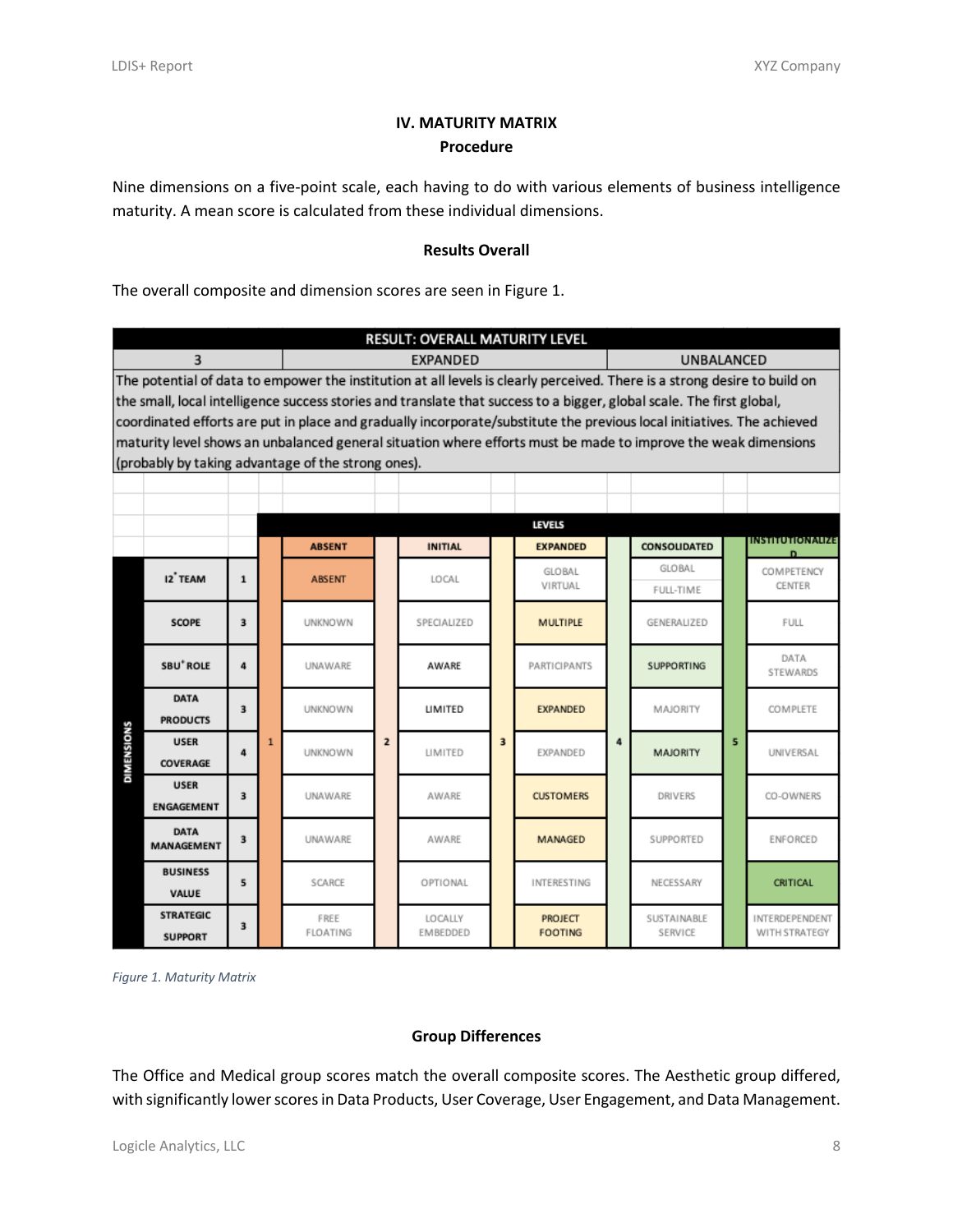# **V. COMPETING VALUES FRAMEWORK Procedure**

Six questions, in which participants assigned a total of 100 points to four statements in each question. The point values are averaged (per statement group) to determine dominant values.

## **Results**

The results are shown in Figure 2, broken out by the three primary groups (Aesthetic, Medical, Office) and Overall.



*Figure 2. Competing Values Scores for Divisions and Overall*

First, let's examine the Overall map for the entire office. This brings everyone's scores into one group so we have the general picture. The Clinic is dominantly driven by collaboration and control, both characteristics of internally-focused working cultures. This is primarily driven by the Aesthetic and Medical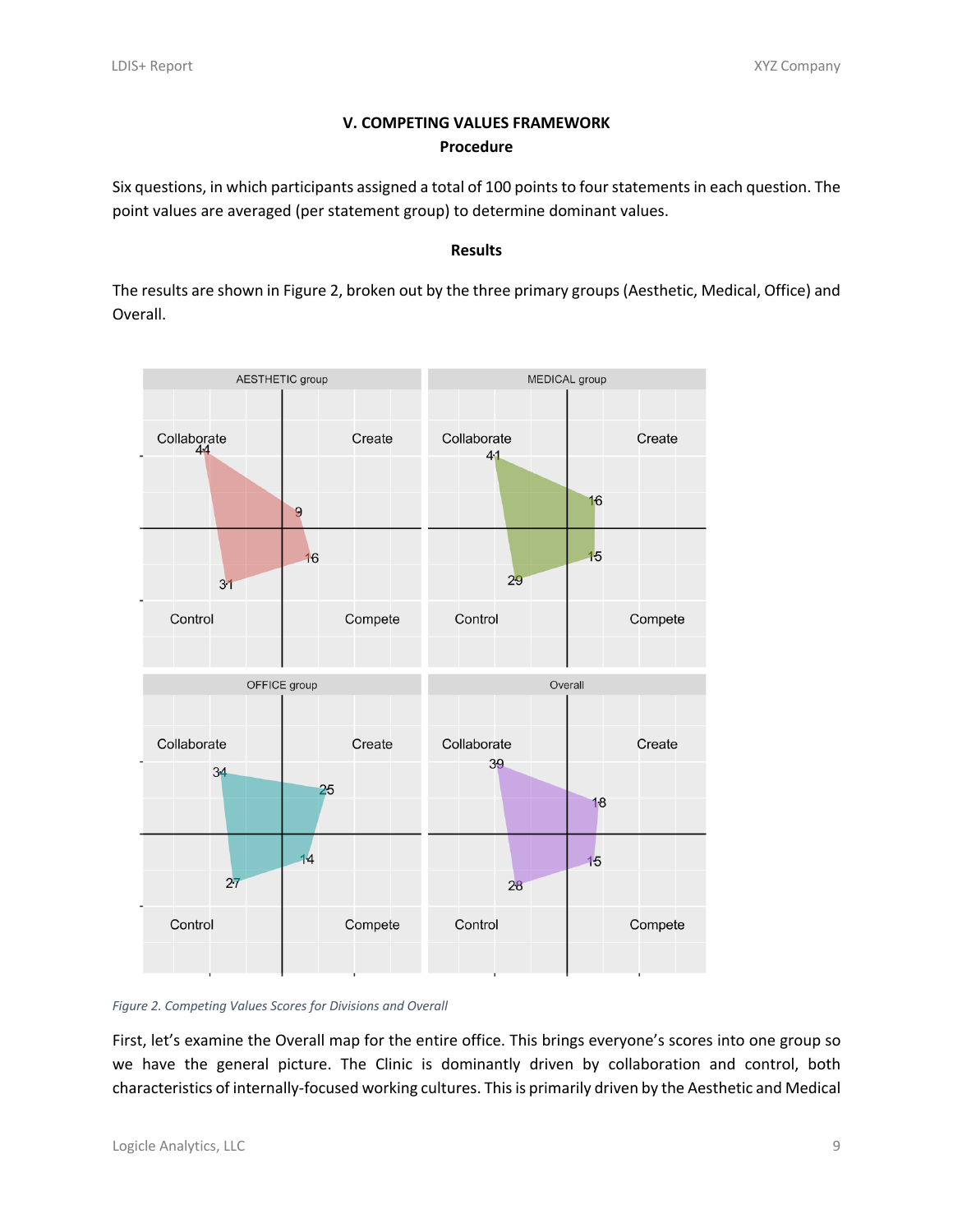staff being almost entirely internally-focused. One would expect, in a patient care setting, for external market considerationsto be minimal and the primary focus be on working together to achieve best patient outcomes. This is exactly the sort of environment we encountered. It is worth noting that a couple of participants felt strongly that the Clinic is not a competitive environment specifically because they are focused on (a) helping patients and (b) helping each other. The Office group does not pass on external stressors to the rest of the staff. Figure 2 shows the more balanced working culture for the Office group, still focused on internal collaboration and control but with an eye on innovation and competitiveness.

What does this mean for data analytics and information usage in the Clinic? Figure 3 shows how information is used primarily in the four quadrants.



**Control & Integrity** 

*Figure 3. Information Usage in the CVF*

Based on the assessment results, it appears the Clinic primarily uses data to encourage communication, participation, and commitment. The secondary function of data in the Clinic is to promote control, compliance, and accountability. Bringing this back to our priorities and challenges, we can conclude that the Clinic values data that is trustworthy and consistent, able to promote participation and commitment across the organization, with an emphasis on compliance and accountability.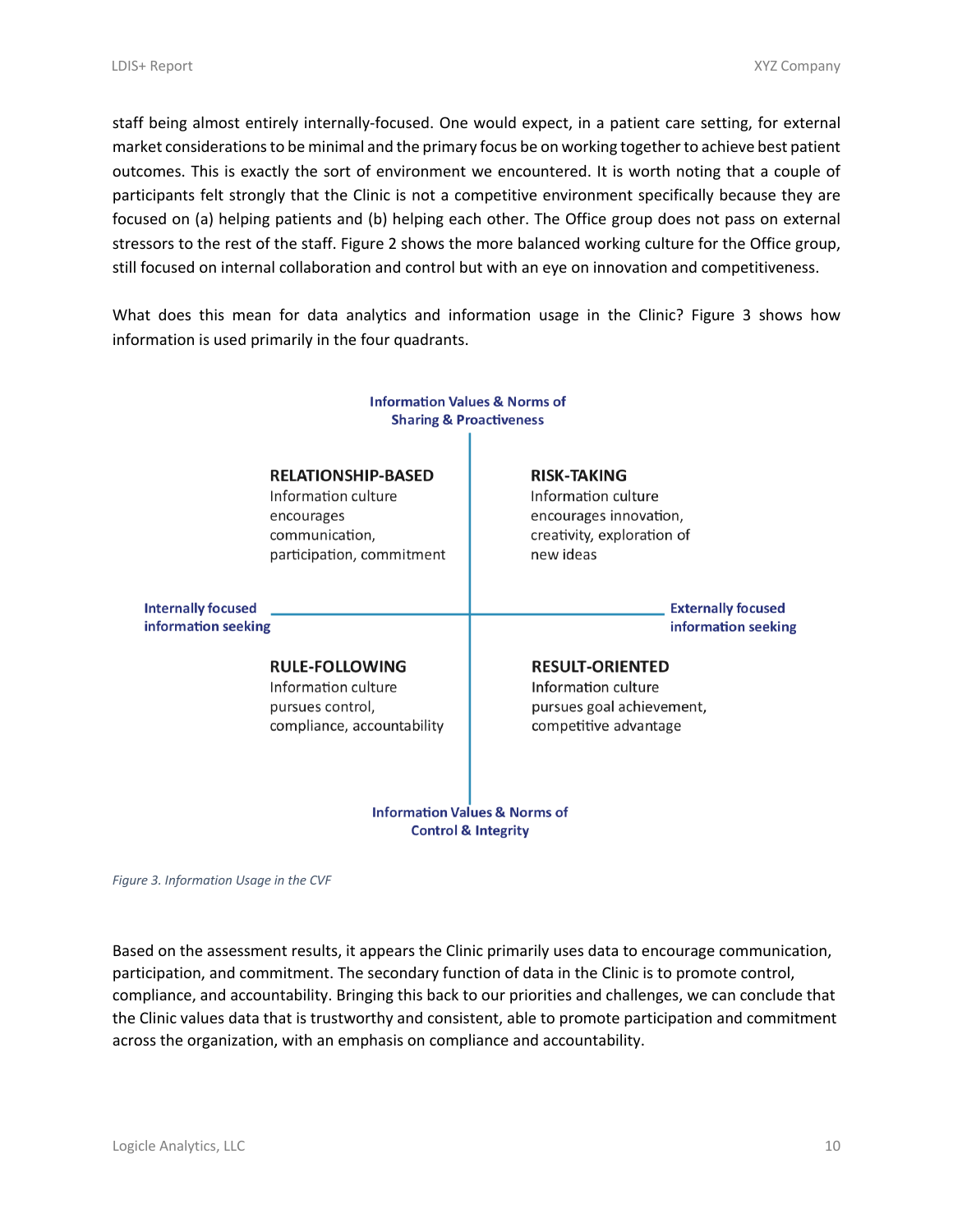## **VI. SUMMARY AND RECOMMENDATIONS**

Having spent the time assessing the data environment and participant interaction with that environment, the priorities in working with the data, the challenges, and all discussion around these points during the assessment process, Logicle makes the following key observations and recommendations.

## **Early Stages**

As the maturity matrix scores indicated, there are some initial efforts in play to make data-driven decisions (e.g., scorecards, website metrics). However, these efforts are not unified and do not drive a specific data strategy that is aligned with the business. Its business value is clear, but connecting the dots just hasn't happened yet. This is primarily due to the challenges of complexity and not knowing where to begin.

## **Key Initiatives**

Logicle has identified 4 key initiatives that would help create a coherent data strategy and align it with the goals of the business.

- 1. Central data store and reporting engine
- 2. Building on existing wins and strong culture
- 3. Aesthetics data-driven marketing
- 4. Deep dives into patient patterns

## **Central data store and reporting engine**

The Clinic already holds a wealth of information in its systems of record and continues to collect hundreds of data points on a daily basis for each patient. There is currently no system beyond the outof-the-box reporting these systems offer and Excel spreadsheets to give the practice better insight into these data points; moreover, the information currently delivered does not yield the sort of advanced analytics necessary, and getting the limited information is overly complex.

Deploying an analytics engine and maintaining it as an integral part of the practice would be an investment into the long-term plan for the Clinic. It would provide the necessary information and key performance indicators to reduce cost, enable effective growth, and allow the providers to do more patient interaction and care with less complex effort. Growth is good, but *effective* growth driven by analytics is preferable to inorganic and one-size-fits-all growth.

## **Building on existing wins and strong culture**

The Clinic already implements a number of data-driven practices that can be built upon. For example, various patient visit metrics are tracked already. The team reviews key performance indicators (KPIs) via weekly scorecards. Social media marketing efforts are underway. The aesthetic practice is aware of seasonal patterns in sales. All of these are project footholds on the way to a broader data strategy for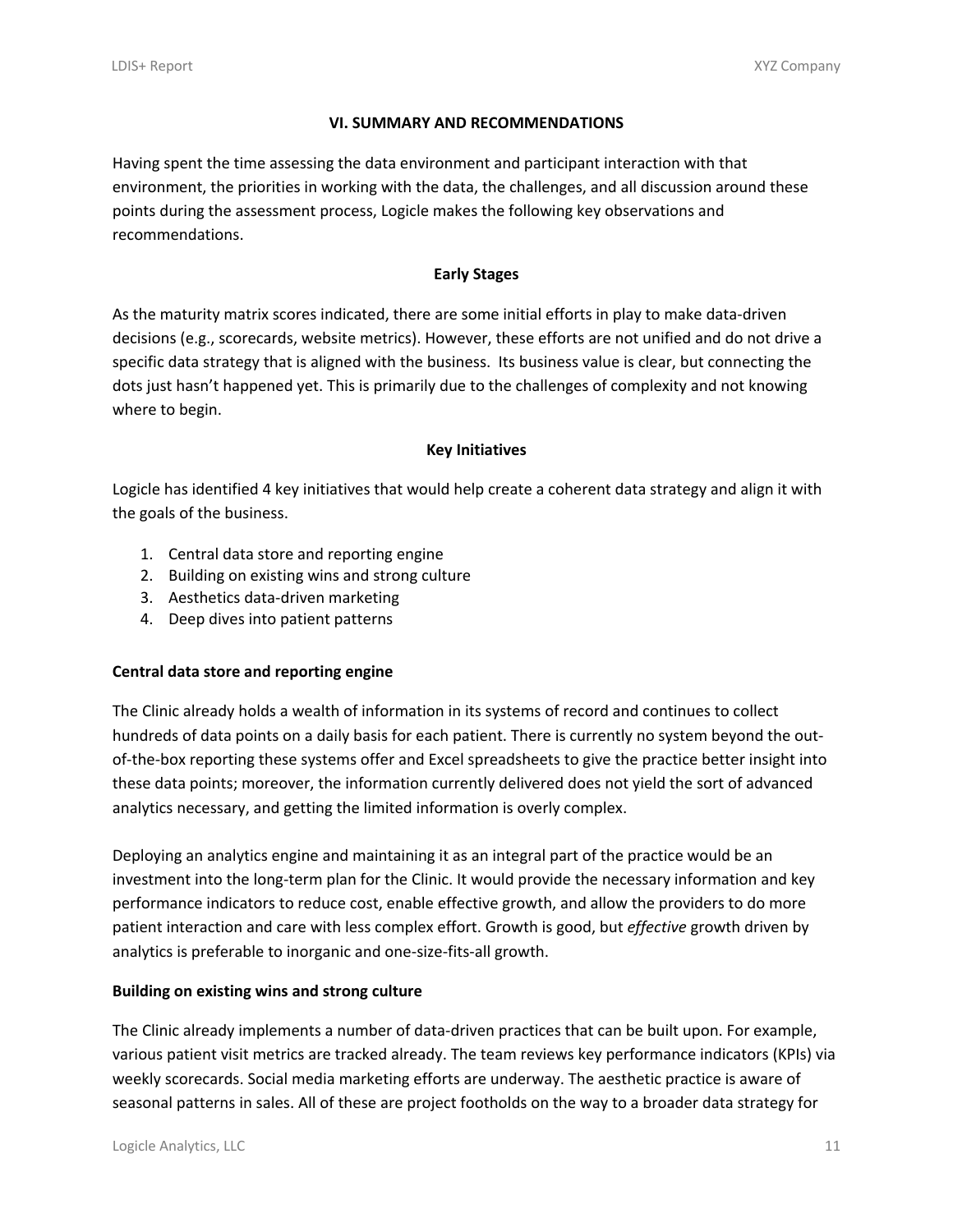the Clinic. We recommend focusing on two areas: (1) improved social media tracking, and (2) automated KPI monitoring.

It's often very easy to make social media posts but not track what the return value of those posts are. By creating traceback URLs and leveraging the data pipeline from Google Analytics, every single post on any social media platform can prove its value. We can quickly gain insights into behavior, such as when the best times to post on various platforms are, what subjects gain the most attention, if any seasonality is at play, which consumers are converting to paid services, et cetera. The great thing about making a single change such as tracking is its domino effect over other areas—with this data, we open up many more possibilities for answers to questions we haven't thought to ask yet.

The Clinic is using KPIs already in its weekly staff meetings, informing everyone of the state of the practice through a number of regularly-updated data points. This is a major project footing and plenty of ways to leverage this for greater data-driven strategy. A suggested first step is to transition the aggregation of these KPIs to an automated system (via the central data store and reporting engine) that can display them on demand, even perhaps a dashboard that is always available in staff-only areas. The staff are already keenly aware of KPIs from the weekly meetings, and given the highly collaborative nature of the Clinic, making these available on demand would prove to be a major asset. It fulfills the first priority of information use here: to encourage communication, participation, and commitment.

## **Aesthetics data-driven marketing**

More than one participant mentioned that the aesthetics side of the Clinic does not have a fully-realized marketing strategy. As the aesthetics practice is a major profit center for the business, it is important to fully capitalize on the opportunities available here. Because the Clinic has a project footing in being a data-driven practice, most of the puzzle pieces are here for assembling this marketing strategy. It may be tempting to consider it the same as the medical practice and lump in the marketing efforts accordingly. However, the staff already knows these are two different animals. The data has and will bear that out.

Logicle recommends taking stock of all currently available data points on the aesthetics practice, gathered from the central data store and reporting engine in recommendation 1. From there, both the overall picture of the practice and the various group-based patterns are available for analysis. This helps to understand current state. The business sets the desired state (or goals), and the data uncovered from the discovery work identifies where the efforts can be best utilized. As the strategy is executed, it will be important to monitor performance measures and adjust accordingly.

#### **Deep dives into patient patterns**

Missed appointments vary from 10% to 50% worldwide, the North American average being 27% (Mohammadi, Wu, Turkcan, Toscos, & Doebbeling, 2018). The cost of these missed appointments in the United States is \$150 billion (Gier, 2017). At the Clinic, a missed appointment means a loss of anticipated revenue for the day, a disruption in the schedule, and no opportunity to reschedule a paying patient in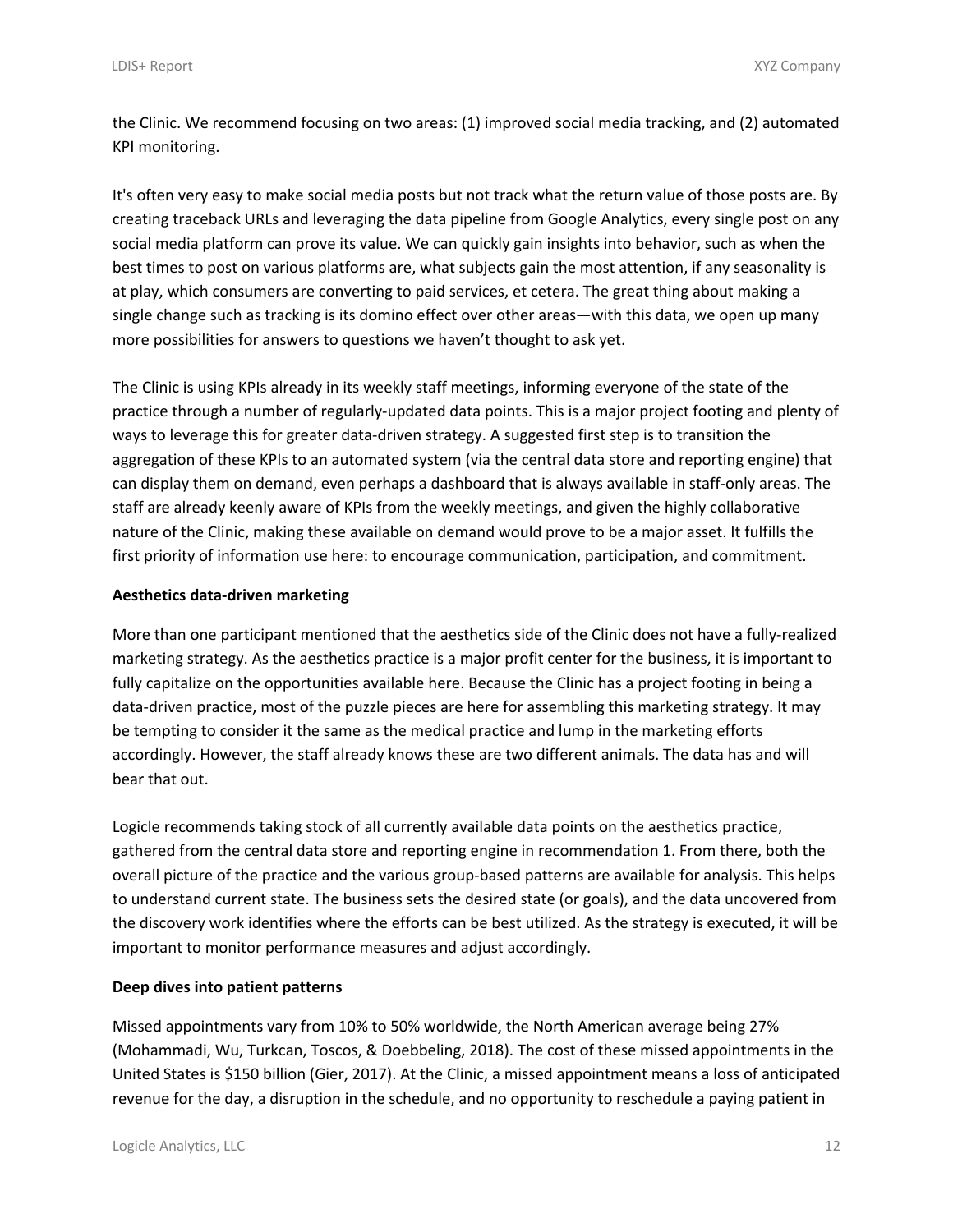the vacant slot. While no-shows and cancellations ("NSC") represent lost revenue and time for the providers, they also have broader health implications. Patients who do not keep consistent appointments disrupt continuity of care and impact the value of the treatments provided. Sometimes, even one missed appointment is a strong indicator that the patient will not return at all (Hayhurst, 2019).

Combating the NSC phenomenon is done most effectively with data. Mehra et al. (2018) documented a study of this phenomenon at a local teaching hospital and reduction of no-shows by 34%. Currently, the Clinic has a variety of data points that could yield productive analysis and modeling of NSC appointments. There are a number of reasons patients do not show for appointments, and the first step in reducing it is to understand why it is happening. An in-depth analysis of no-shows and cancellations on a rolling basis would allow the Clinic to identify the categories they fall in (family or work obligations, forgot they had an appointment, unreachable, et cetera) and how to address them. Given enough time to collect data and build a model, an algorithm could assign the probability of a particular patient being a no-show.

## **Conclusion**

The Clinic is in a good place with respect to a project footing for data-driven operations. There are existing wins that should remain in place and serve as springboards for other initiatives. The culture is highly collaborative and information is used to cultivate communication, participation, and commitment. This focus positively impacts patient care. Addressing the areas for improvement mentioned above will significantly contribute to the existing collaborative culture, strengthen the Clinic's position as a leading healthcare & aesthetics provider, and forge a data strategy that is tied to—and informs—the business strategy.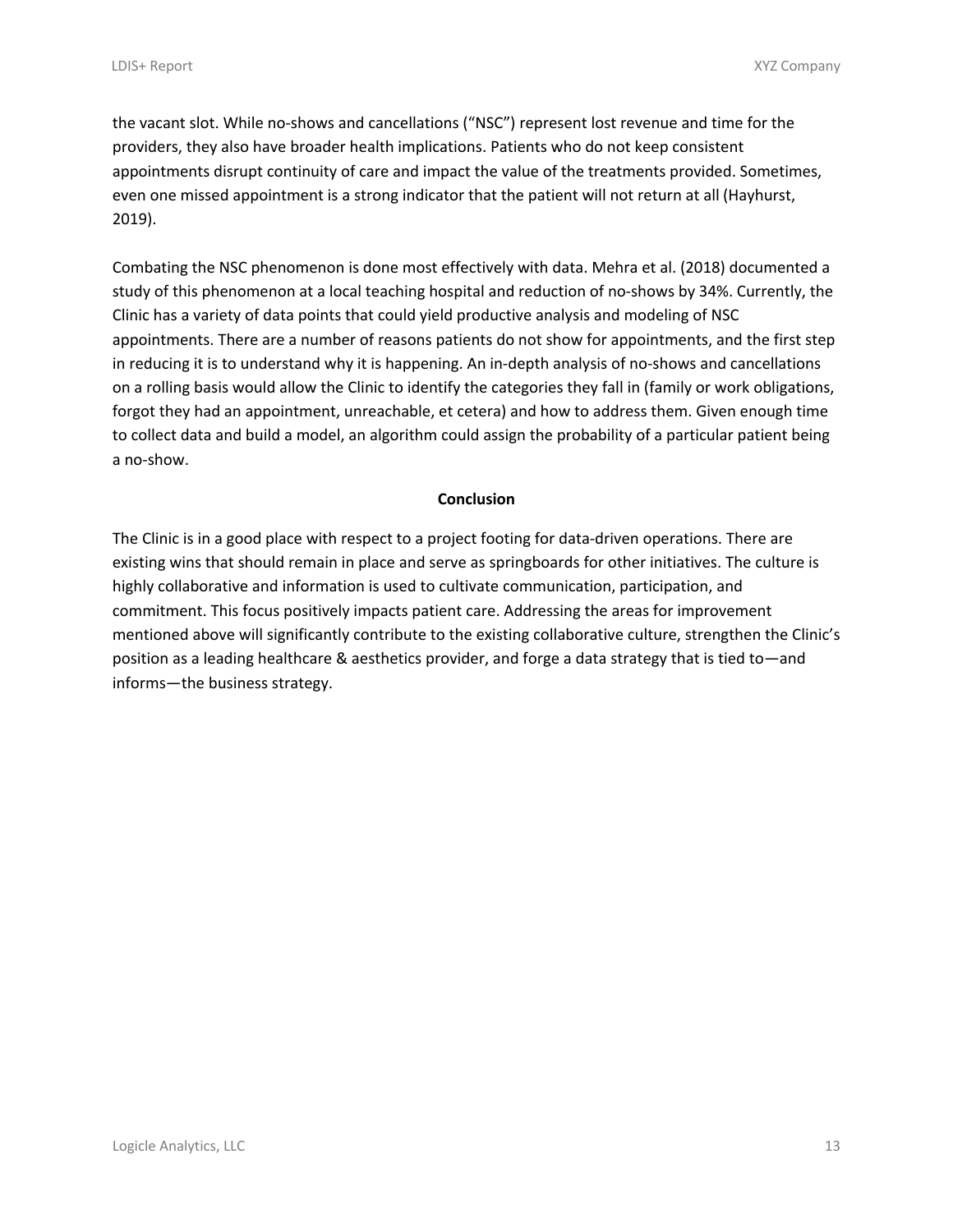## **VII. APPENDIX A – OPENING INTERVIEW**

- 1. Is this interview in person or via phone?
- 2. What is the participant's name?
- 3. What does the participant do at this company?
- 4. Where is the participant in the reporting chain?
- 5. How does the participant use reports?
- 6. What are the participant's biggest pain points regarding reporting?
- 7. What systems does the participant interact with regularly?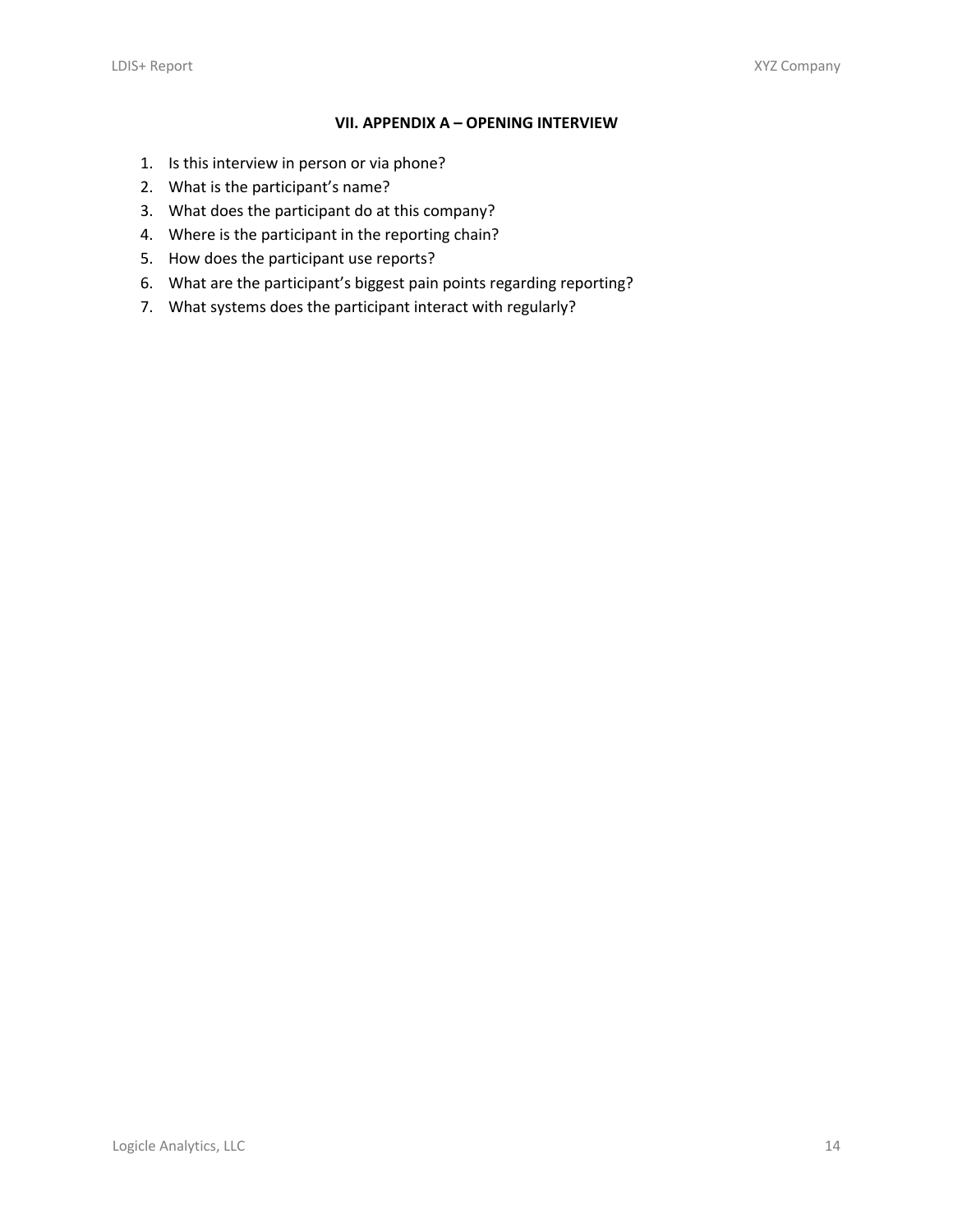## **VIII. APPENDIX B – SHORT SURVEY**

- 1. What is your business unit?
- 2. I have an active role in deciding what information goes into the reports and analytics for my business unit.
	- a. Yes
	- b. No
- 3. The reports and analytics for my business unit contain the information I have asked for.
	- a. Yes
	- b. No
- 4. I understand where the data comes from and how it is used for the reports in my business unit.
	- a. Yes
	- b. No
- 5. The designers of the reports and analytics have helped me think about new ways to get the answers I need from the data I have.
	- a. Yes
	- b. No
- 6. The top 2 data priorities for my business unit (or role) are:
	- a. Integration (connecting disparate data sources)
	- b. Consistency/Standardization (defined similarly throughout organization)
	- c. Simplification (reducing complexity of data environment)
	- d. Trustworthiness (confidence in the data)
	- e. Timeliness (freshness of data at point of use)
	- f. Cost efficiency (reducing the cost of data management)
	- g. Access (enabling more business users)
- 7. The biggest challenges to using our data most effectively in our business unit are: (select all that apply)
	- a. Lack of understanding of how to use analytics to improve the business
	- b. Lack of management bandwidth due to competing priorities
	- c. Existing culture does not encourage sharing information
	- d. Ownership of data is unclear or governance is ineffective (too hard to resolve conflicts across silos)
	- e. Inability to get the data
	- f. Concerns with the data (i.e., untimely, untrustworthy, incomplete)
	- g. Don't know where to start
	- h. Other (write-in)